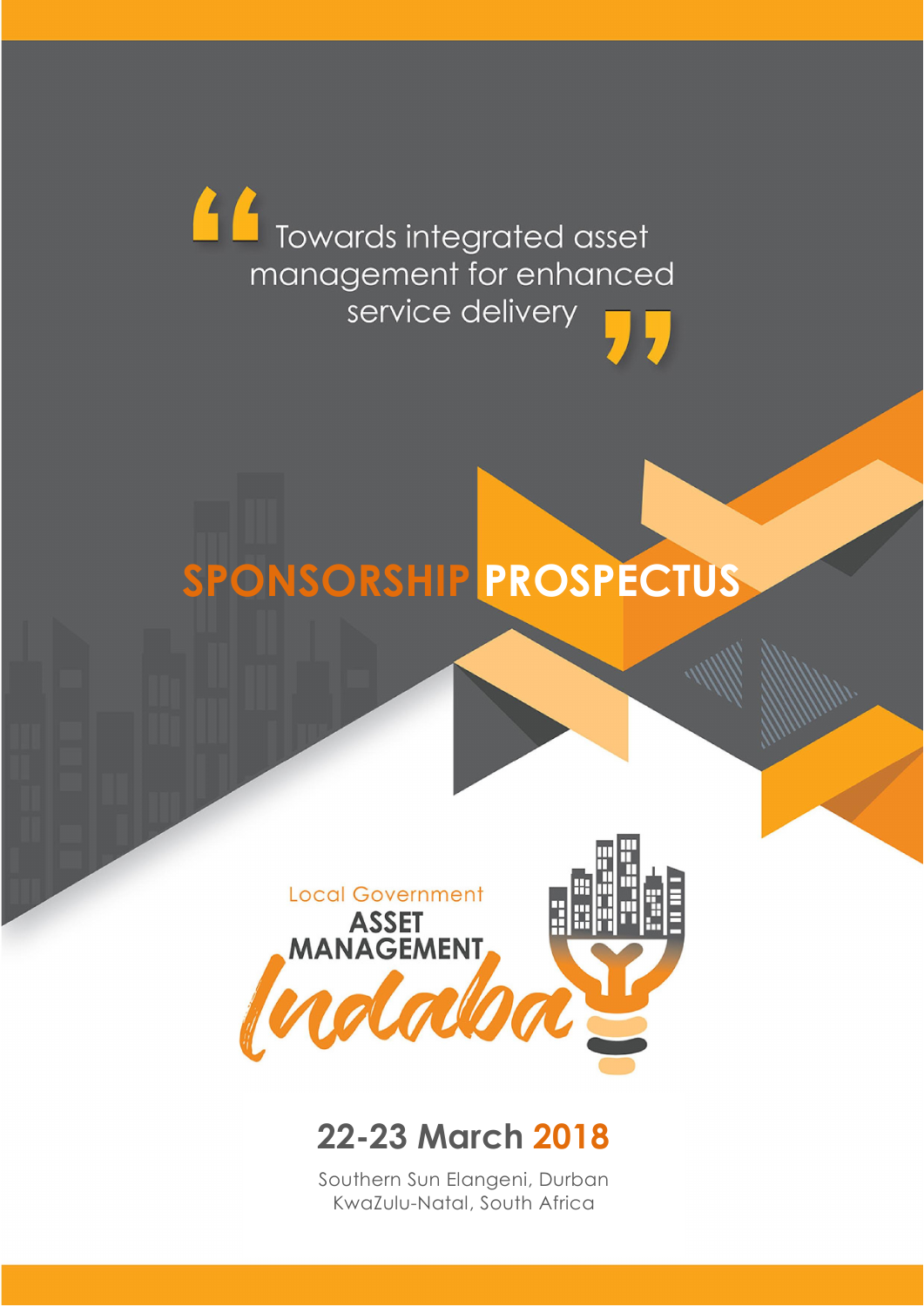

# **Background**

You are cordially invited to make an investment in the form of financial assistance, and to have representation at the highly-anticipated Local Government Asset Management Indaba 2018.

Municipalities are custodians of community assets such as roads, waste disposal sites, water and sanitation systems, and public facilities. The Service delivery potential of any Municipality is incumbent on both the availability of key assets required for service delivery and the Municipality's ability to manage these assets in order to stretch their service potential to the community.

It is based on the above backdrop that BONAVEST in collaboration with SALGA KZN and CIGFARO KZN are hosting a two-day conference that shall serve as a starting point for providing thought leadership on implementing cost effective and sustainable asset management solutions.

Chief among the main objectives of the conference, are the following:

- To create a platform for all stakeholders to discuss mechanisms and share success stories of how Municipalities can enhance integration in asset management across departments – finance and admin, technical and engineering services.
- To provide perspective from all stakeholders engineers and technicians, accountants, municipal leadership, expert consultants.
- To share local and international best practices and experiences on integrated asset management
- To create a platform for the showcasing of asset management solutions available on the market

# Targeted Participants

The conference is expected to draw approximately 450 participants from the following organisations:

#### **NATIONAL GOVERNMENT**

National Departments of Cooperative Governance and Traditional Affairs; National Treasury; and Water and Sanitation

- $\checkmark$  Ministers
- Directors-General
- $\checkmark$  Deputy Directors-General

#### **• PROVINCIAL GOVERNMENT**

Provincial Departments of Cooperative Governance and Traditional Affairs; and KZN Provincial Treasury

- MEC's
- Heads of Departments
- $\checkmark$  Chief Directors

#### LOCAL GOVERNMENT

#### District and Local Municipalities

- $\checkmark$  Mayors
- $\checkmark$  Municipal Managers
- $\checkmark$  Chief Financial Officers
- $\checkmark$  Chairpersons of MPAC's
- $\checkmark$  Heads of Departments
- $\checkmark$  Asset Managers
- $\checkmark$  Facility Managers
- Engineers
- $\checkmark$  Asset Practitioners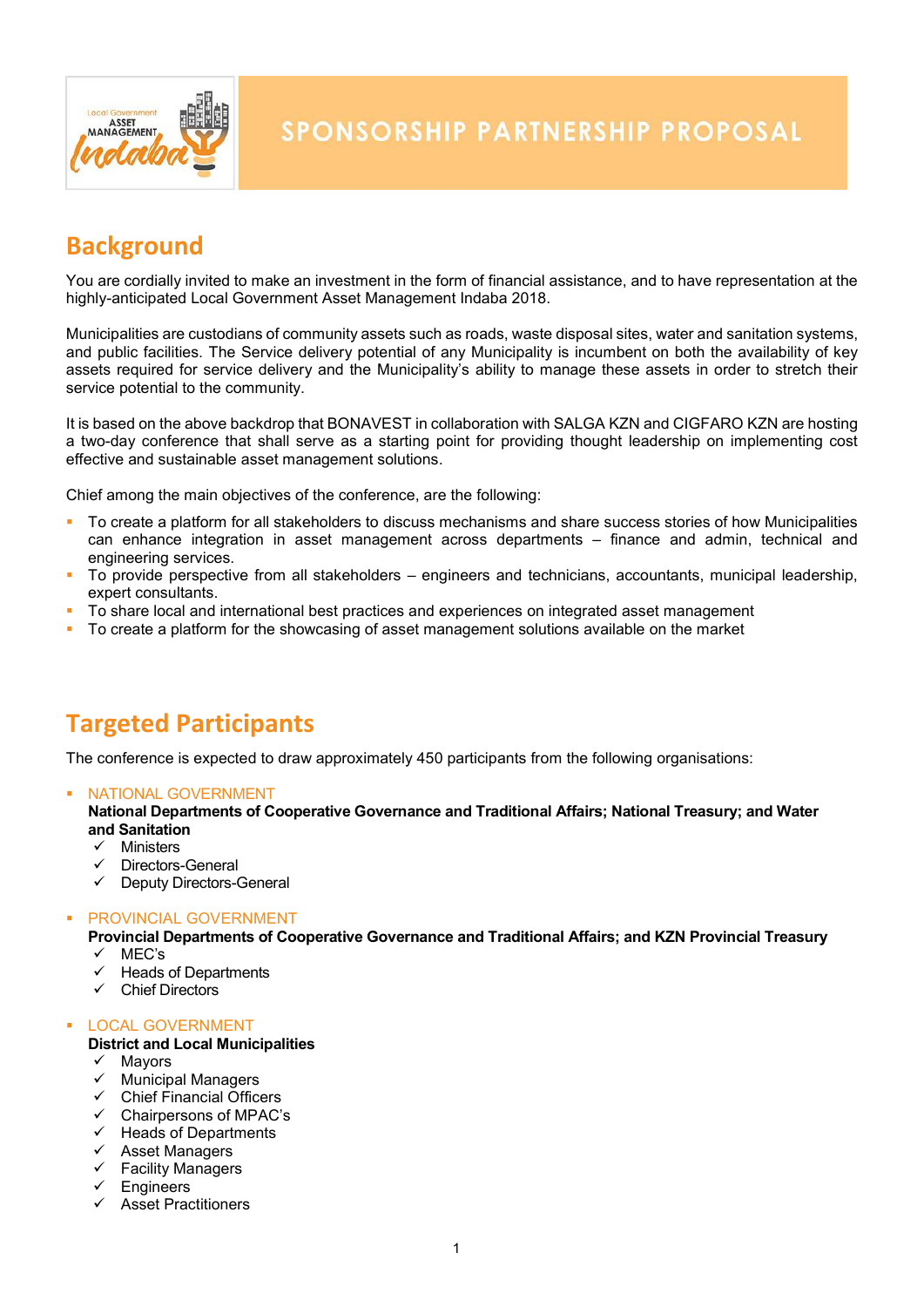

#### INDUSTRY STAKEHOLDERS

- South African Local Government Association (SALGA)
- $\checkmark$  Chartered Institute of Government Finance, Audit & Risk Officers (CIGFARO)
- $\checkmark$  Office of the Auditor-General (OAG)<br> $\checkmark$  South African Institute of Chartered
- South African Institute of Chartered Accountants (SAICA)
- $\checkmark$  South African Bureau of Standards (SABS)
- $\checkmark$  Accounting Standards Board (ASB)
- $\checkmark$  Asset Management Forum<br> $\checkmark$  Institute of Public Works Fr
- Institute of Public Works Engineers of Australasia (IPWEA)
- Institute of Municipal Engineering of Southern Africa (IMESA)
- $\times$  ACADEMIA
- $\checkmark$  Institute of Internal Auditors South Africa (IIA SA)
- $\checkmark$  South African Institute of Professional Accountants (SAIPA)
- V South African Incurate of Network Africa (NERSA)

## Why sponsor the Conference?

There are various benefits associated with the sponsorship of this Conference and therefore we saw it befitting that your company be involved in this initiative. The conference will provide a range of marketing opportunities for your Brand as well as a platform to achieve some of your company's strategic goals.

Participating as a sponsor of the Conference can take you straight to your target.

The Local Government Asset Management Indaba 2018 will provide your organisation with:

- Maximum exposure at this premier conference devoted to those involved in the asset management fraternity.
- Access to a broad network of industry partners from Government departments to the private sector.
- **Time to network with industry colleagues and key decision makers.**
- A cost effective way to reinforce your organisation's brand and build brand awareness amongst a relevant audience.
- **Increased marketing opportunities associated with distribution of marketing materials.**

The sponsorship model allows you to capture delegates' attention in a variety of ways, depending on the specific needs of your business.

We understand that these needs may not necessarily fit into the prescribed levels outlined in this document, and we therefore invite you to discuss with us alternative options available to tailor-make a sponsorship package that best suits your organisation.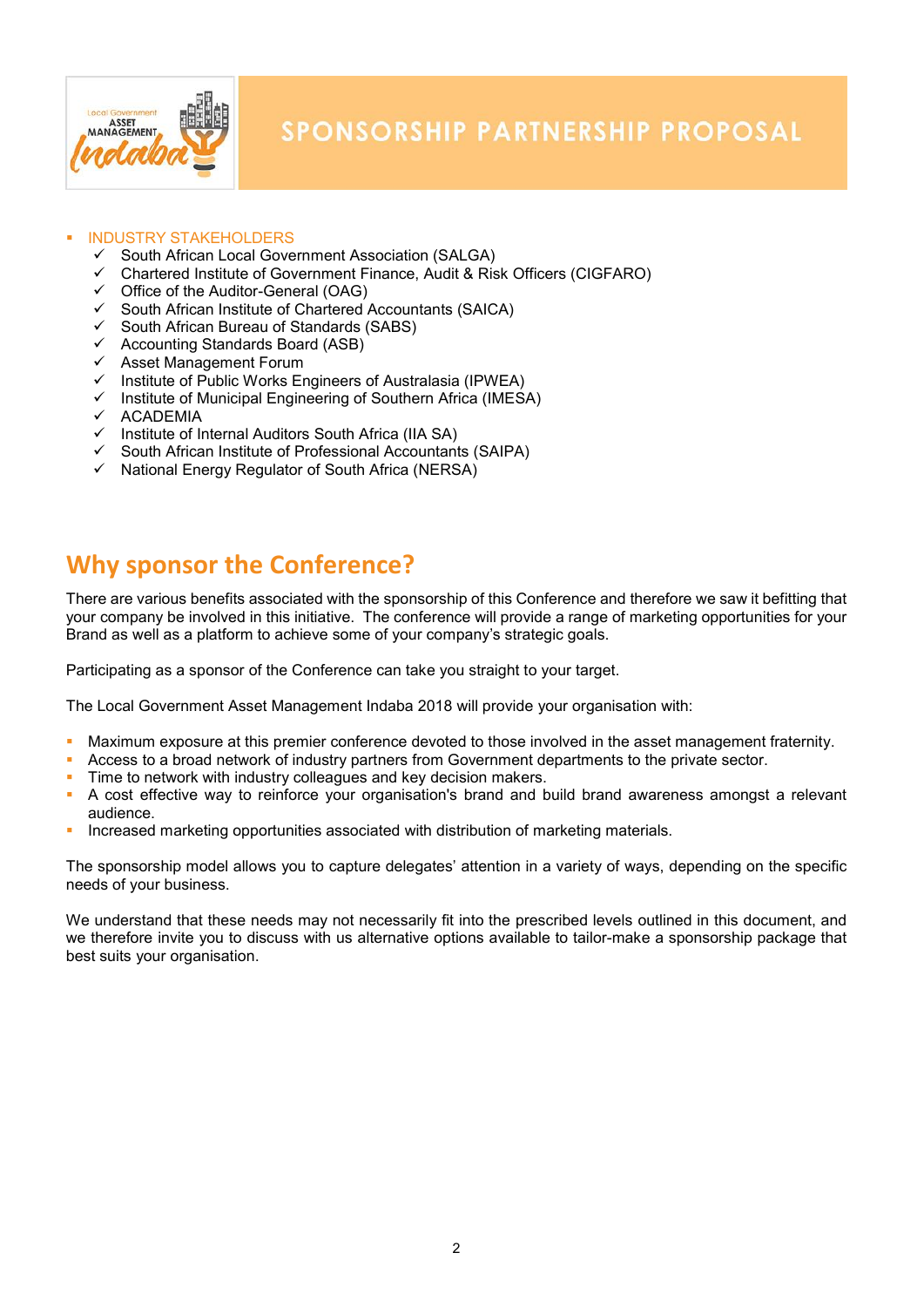

# Sponsorship Options

There are a range of sponsorship options available to suit you as detailed below. However, we recognise that one size does not fit all and would welcome negotiating a package to suit your budget and specific needs.

#### NB: Sponsors have the privilege of defining topics based on the themes of the Plenary Sessions that they opt to sponsor in line with their chosen sponsorship packages (subject to approval by the Conference Organising Committee).

Sponsorship packages will contain various levels of exposure and will be offered as follows:

### *i. Levels of Sponsorship*

Our commitment is to give you the maximum returns for your marketing spend.

| <b>OPTION 1:</b> | <b>Platinum Sponsor</b> | R (Negotiable) |
|------------------|-------------------------|----------------|
| <b>OPTION 2:</b> | <b>Gold Sponsor</b>     | R 85,000       |
| <b>OPTION 3:</b> | <b>Silver Sponsor</b>   | R 35,000       |

## Platinum Package *R (Negotiable)*

Platinum sponsorship is the premium sponsorship package on offer and is limited to one (1) sponsor.

#### Exclusive Benefits:

- Exclusive visibility (branding and verbal recognition) at the Setting the Scene Session, including speaking opportunity.
- Exclusive visibility (branding and verbal recognition) at the Opening Ceremony.
- Exclusive visibility (branding and verbal recognition) at Panel Discussion Session.
- Prime Opportunity for a Senior Executive of your company to participate in a Panel Discussion as a Lead Panelist.
- Opportunity for a Senior Executive of your company to participate in an On-site Live Radio Interview.
- Acknowledgement as Sponsor of selected Plenary Sessions in all Conference literature.
- Co-branding of the Conference Bags distributed to all attendees.
- Co-branding of the Lanyards which will be attached to conference name badges and worn by all delegates, keynote speakers, speakers, organisers, and sponsors..
- Display your organisation banner onstage and main entrance at the selected Plenary Session.
- Distribute promotional material at the Plenary Sessions.

#### Acknowledgements:

- Company profile included in Conference Programme; Handbook and Website.
- Company banner at venue entrance.
- Your organisation logo will be placed prominently on the conference website.
- Your organisation's logo will be promoted on all Conference promotions.
- Your organisation logo will appear on the front cover of the Conference Handbook.
- Acknowledgement as Sponsor by the Conference Chair during the Conference programme.
- Advertisements in the Conference Handbook Full Page (Colour).
- Access to a complete electronic list of attendee names and contact details two (2) weeks post event*.*
- Five (5) inserts in the Conference Bag (e.g. leaflets, flyers, paraphernalia, USB sticks).

#### Additional:

- Ten (10) Complimentary Conference Passes.
- Complimentary Exhibition Booth ( 9m2 ).
- Specific requests might be accommodated (upon further agreement).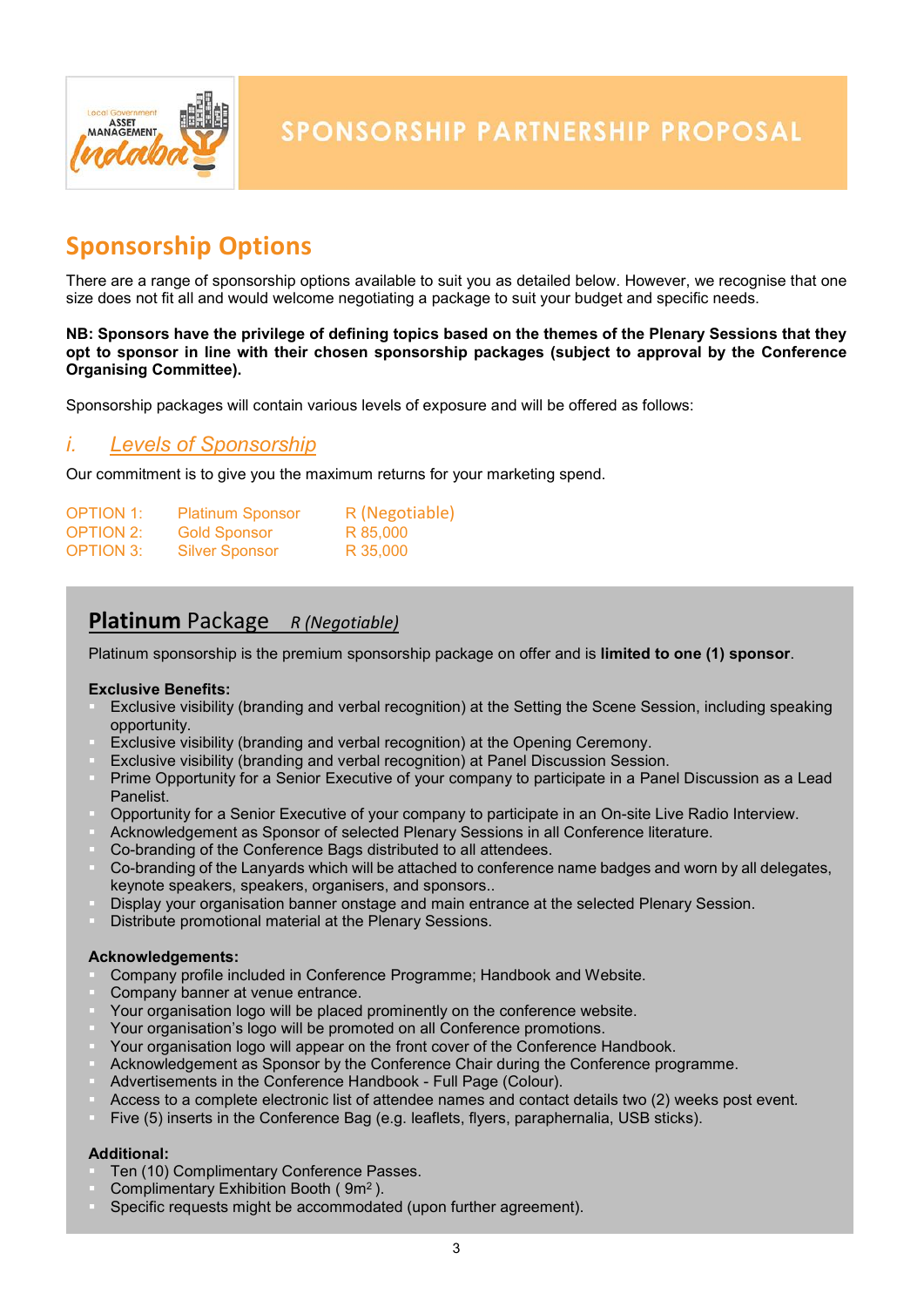

ONLY 4 LEFT

UNLIMITED

## Gold Package *<sup>R</sup> 85,000*

Gold sponsorship package is a mid-tier sponsorship package on offer and is limited to six (6) sponsors.

#### Exclusive Benefits:

- **Exclusive visibility (branding and verbal recognition) at One Breakaway Session.**<br>Prime Opportunity to nominate your preferred Session Chairperson to moderate
- Prime Opportunity to nominate your preferred Session Chairperson to moderate the selected Breakaway Session.
- **Prime Opportunity for a Senior Executive of your company to participate in a Panel Discussion (Breakaway)** Session) as a Lead Panelist.
- Acknowledgement as Sponsor of selected Breakaway Session in all Conference literature.
- **Display your organisation banner onstage throughout the selected Panel Discussion Session.**
- **Distribute promotional material at the Panel Discussion Session.**

#### Acknowledgements:

- Your organisation logo will be placed prominently on the conference website.
- Your organisation's logo will be promoted on all Conference promotions.
- Your organisation logo will appear on the front cover of the Conference Handbook.
- Acknowledgement as Sponsor by the Conference Chair during the Conference programme.
- Advertisements in the Conference Handbook ¾ Page (Colour)
- Access to a complete electronic list of attendee names and contact details two (2) weeks post event*.*
- Four (4) inserts in the Conference Bag (e.g. leaflets, flyers, paraphernalia, USB sticks).

#### Additional:

- Five (5) Complimentary Conference Passes.
- **Complimentary Exhibition Booth (9m<sup>2</sup>).**

## Silver Package *<sup>R</sup> 35,000*

Silver sponsorship is unlimited.

#### Acknowledgements:

- Your organisation logo will be placed prominently on the conference website.
- Your organisation's logo will be promoted on all Conference promotions.
- Your organisation logo will appear on the front cover of the Conference Handbook.
- Acknowledgement as Sponsor by the Conference Chair during the Conference programme.
- Advertisements in the Conference Handbook ½ Page (Colour).
- Access to a complete electronic list of attendee names and contact details two (2) weeks post event*.*
- Three (3) inserts in the Conference Bag (e.g. leaflets, flyers, paraphernalia, USB sticks).

#### Additional:

- Three (3) Complimentary Conference Passes.
- Complimentary Exhibition Booth ( 9m2 ).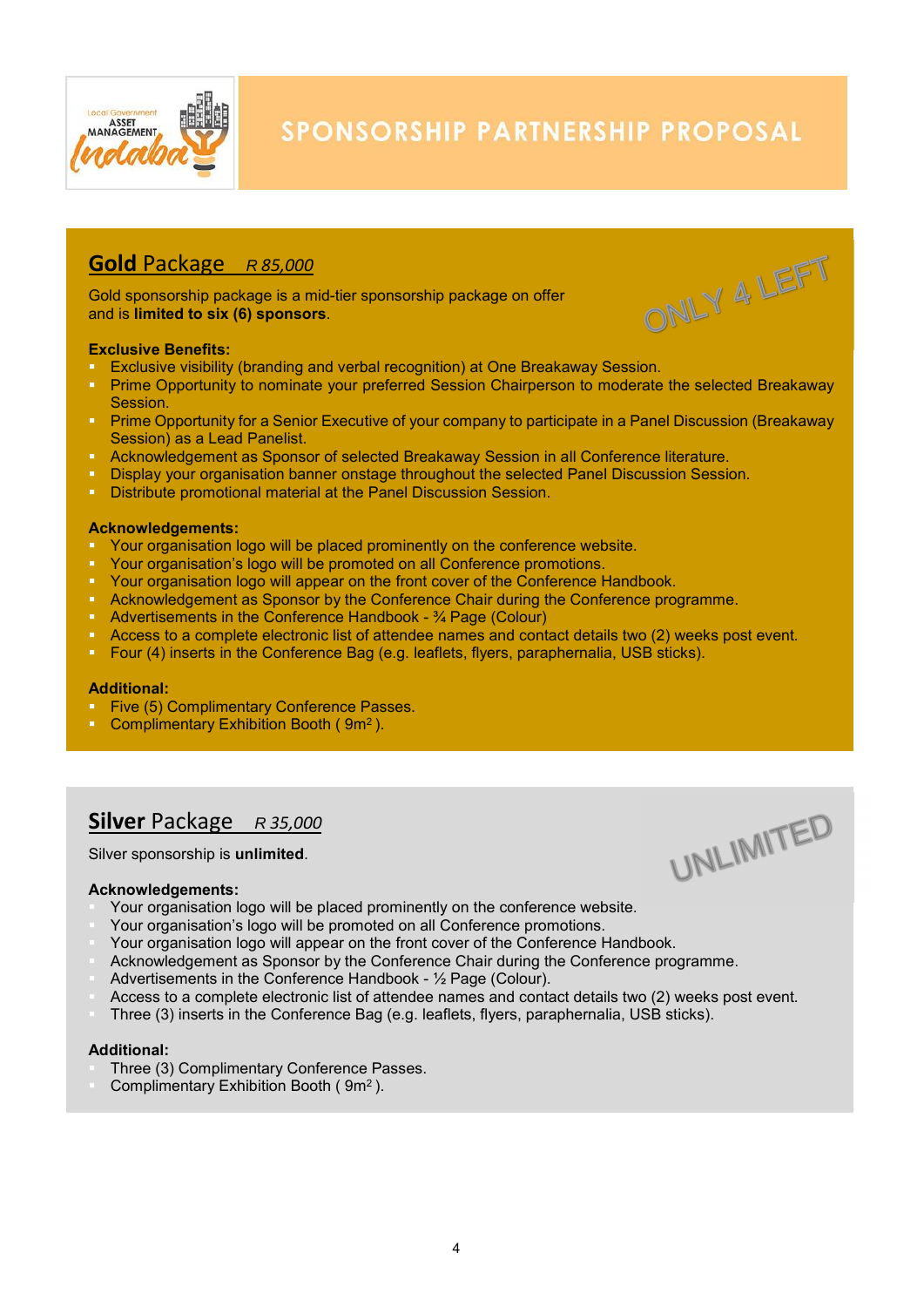

## *ii. Additional Supporting Sponsorship Options*

In addition to the Platinum, Gold, and Silver options, the Conference will provide the following specific additional supporting sponsorship options:

#### Practical Demonstrations Sponsor R 10,000 and R 10,000 and R 10,000 and R 10,000 and R 10,000 and R 10,000 and R 10,000 and R 10,000 and R 10,000 and R 10,000 and R 10,000 and R 10,000 and R 10,000 and R 10,000 and R 10,00

DESCRIPTION:

One of the great highlights of the conference is the Practical Demonstrations of Innovation and Best Practices of Effective Asset Management. These Practical Demonstrations will be conducted in line with the Finance, Technical, and Leadership and Management aspects, and will take place in 2 different venues within the Conference Venue.

#### BENEFITS:

- **Prominent brand exposure throughout the practical demonstration.**
- Acknowledgement as Practical Demonstration Sponsor by the Conference Chair during the Conference programme.
- Your organisation logo will be placed prominently on the conference website.
- Your organisation's logo will be promoted on all Conference promotions.
- Your organisation logo will appear on the front cover of the Conference Handbook.
- **Two (2) Complimentary Conference Passes.**
- Advertisements in the Conference Handbook  $-$  1/4 Page (Colour).

#### ANTICIPATED AUDIENCE:

All attendees.

#### Speakers' Gifts Sponsor R 30,000 and T 30,000 and T 30,000 and T 30,000 and T 30,000 and T 30,000 and T 30,000

#### DESCRIPTION:

Help us thank our speakers in style by sponsoring gifts for our esteemed presenters. Each speaker will receive a special gift – courtesy of you! Each gift will have a tag thanking you as the speaker gift sponsor and leaving a lasting impression.

#### BENEFITS:

- Prominent brand exposure.
- Acknowledgement as Speaker's Gifts Sponsor by the Conference Chair during the Conference programme.
- Your organisation logo will be placed prominently on the conference website.
- Your organisation's logo will be promoted on all Conference promotions.
- Your organisation logo will appear on the front cover of the Conference Handbook.
- Two (2) Complimentary Conference Passes.
- Advertisements in the Conference Handbook  $\frac{1}{4}$  Page (Colour).

#### ANTICIPATED AUDIENCE:

All speakers/presenters.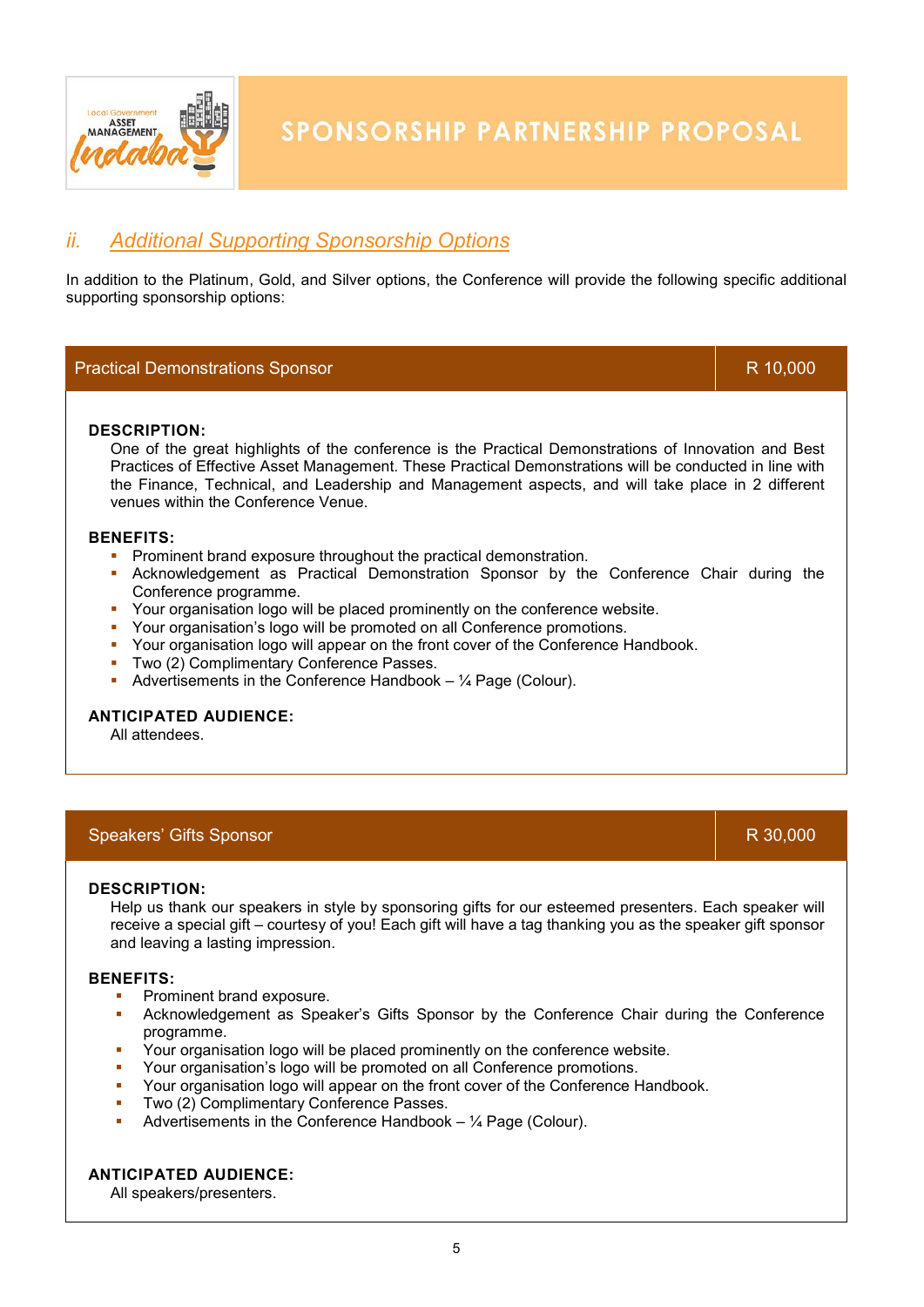

#### Networking Social Function Sponsor R 75,000 R 75,000

#### DESCRIPTION:

A Networking Social Function will be held in the evening of Conference Day 1. Held in a relaxed environment, attendees will nurture the connections they would have made throughout the conference. This grand finale event includes braai cuisine, music, and entertainment. The Networking Social Function allows sponsors to provide giveaways.

#### BENEFITS:

- **•** Dedicated signage prominently display sponsor branding throughout the venue.
- **Opportunity to deliver 5-minute welcoming remarks.**
- Logo acknowledgement including text "Sponsored by" wherever the Social Function is mentioned.
- Your organisation logo will be placed prominently on the conference website.
- Your organisation's logo will be promoted on all Conference promotions.
- Your organisation logo will appear on the front cover of the Conference Handbook.
- **Two (2) Complimentary Conference Passes.**
- Advertisements in the Conference Handbook  $-$  1/4 Page (Colour).
- **•** Opportunity to provide a "lucky" door prize and giveaways.
- **Opportunity to distribute promotional material.**
- **Exclusive table reserved for your organisation.**
- **Seating with/Access to VIP/s and/or delegates.**

#### ANTICIPATED AUDIENCE:

Promoted to all attendees, 450 participants.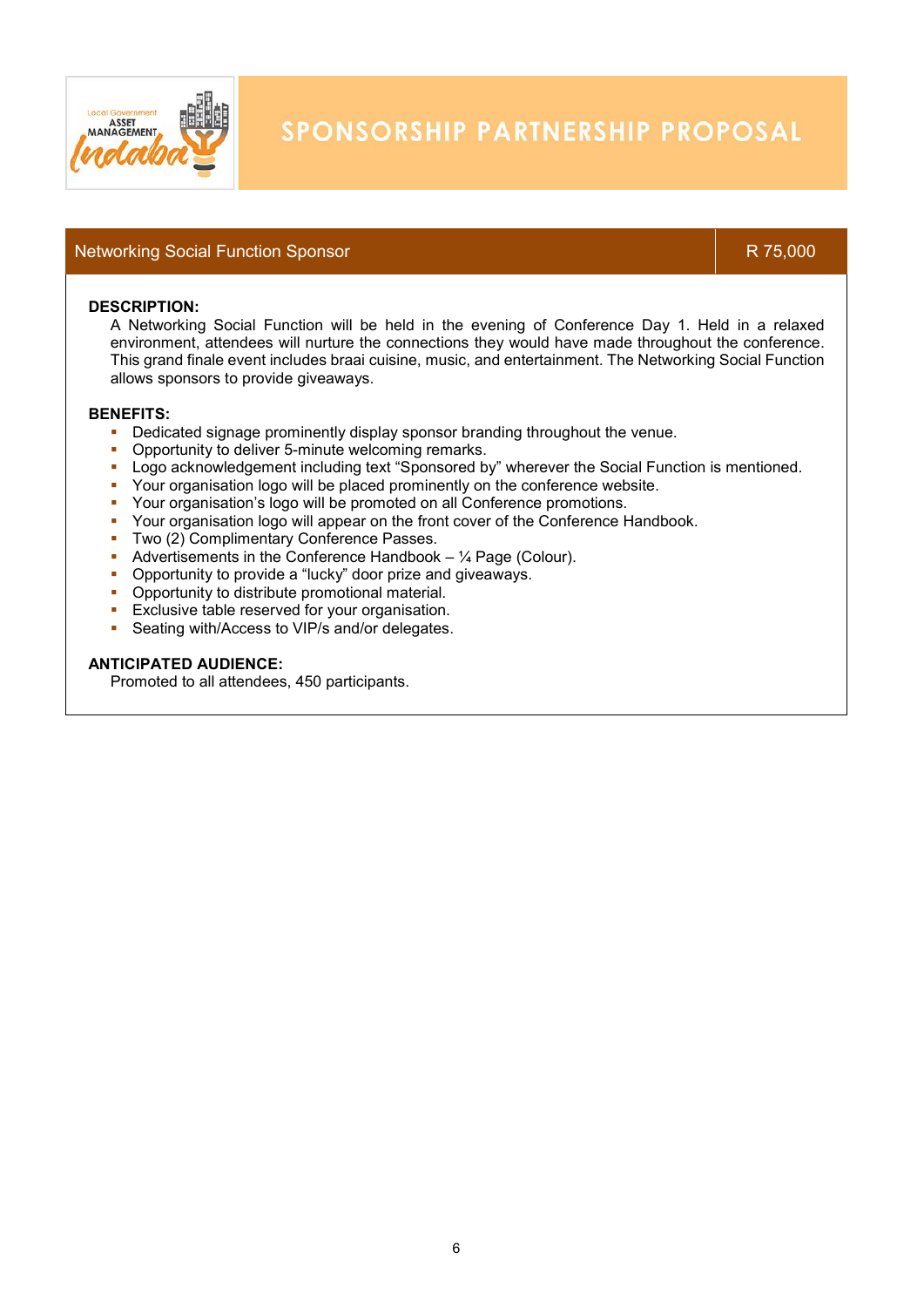

SPONSORSHIP COMMITMMENT FORM

#### We would like to be a sponsor of the Local Government Asset Management Indaba 2018

*Please select your desired level of sponsorship. You can opt to invest more than the minimum amount stipulated below so that your specific requests can be accommodated upon further agreement.*

## *Sponsorship Level Partnering Sponsor:* Platinum Sponsor R (Negotiable) R Gold Sponsor R 85,000 Silver Sponsor R 35,000 \_\_\_\_\_\_\_\_\_\_\_\_\_\_\_\_\_\_\_\_\_\_\_\_\_\_\_\_\_\_\_\_\_\_\_\_\_\_\_\_\_\_\_\_\_\_\_\_\_\_\_\_\_\_\_\_\_\_\_\_\_\_\_\_\_\_\_\_\_\_\_\_\_\_\_\_\_\_\_\_\_\_\_\_\_\_\_\_\_\_\_\_\_\_\_ *Supporting Sponsor: Practical Demonstrations Sponsor* (R 10,000) *Speaker's Gifts Sponsor* (R 30,000) *Networking Social Function Sponsor* (R 75,000)

#### Please print in BLOCK LETTERS and return copy, keeping one copy for your file:

| Company Name            |     |             |
|-------------------------|-----|-------------|
| <b>Business Address</b> |     |             |
|                         |     | Postal Code |
| Tel                     | Fax |             |
| Email                   |     |             |

- To secure your sponsorship, please complete and return this Sponsorship Commitment Form no later than Friday, 2 March 2018 at 16h00.
- Upon receipt of this signed Sponsorship Commitment Form and, the Conference Organising committee will send you a Proforma Invoice, and payment for your selected sponsorship package must be received within seven (7) days of the signature date.
- Upon receipt of Proof of Payment, we will send you written acknowledgement of receipt to confirm your sponsorship package.

INITIAL HERE: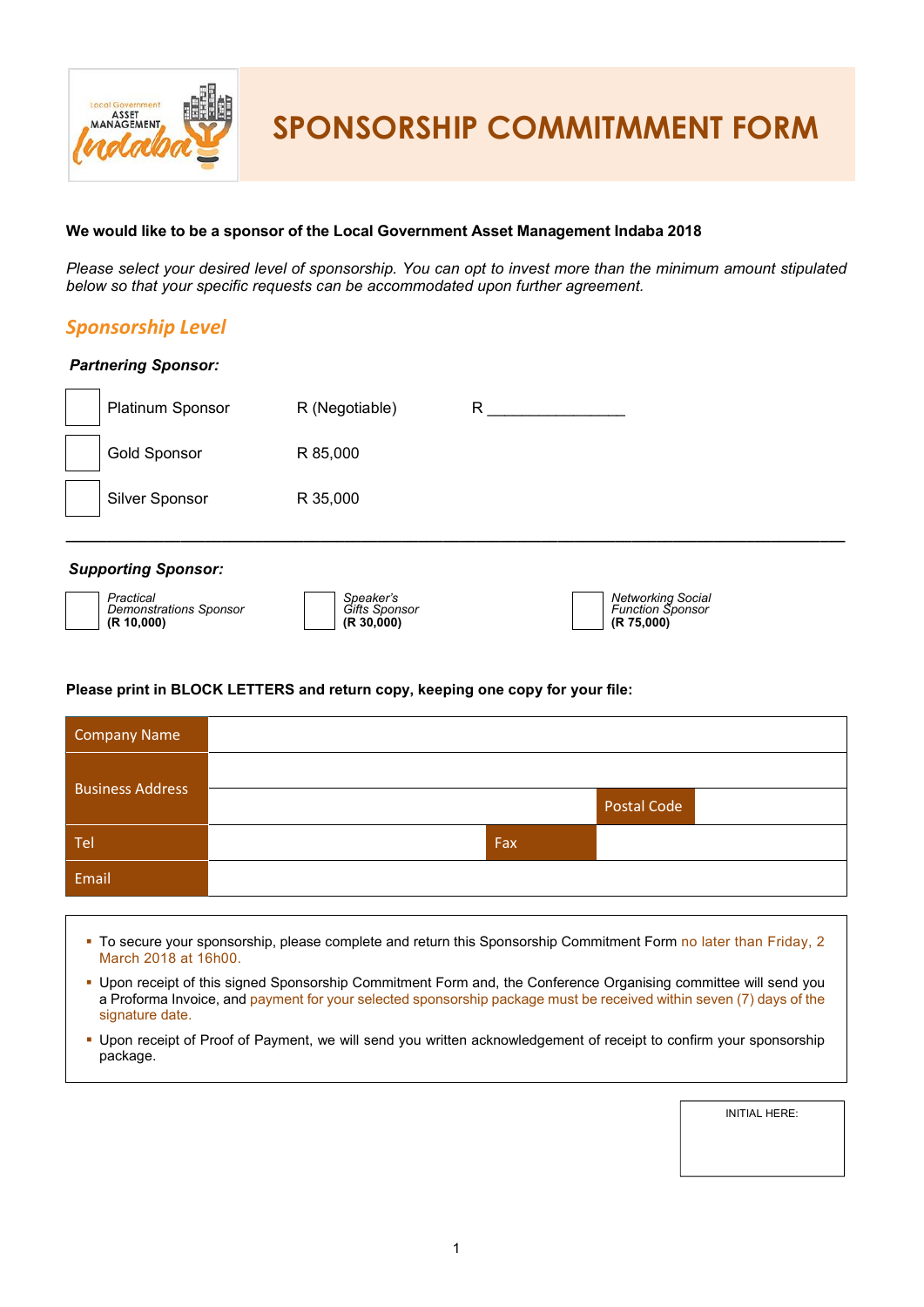

SPONSORSHIP COMMITMMENT FORM

## Sponsorship Terms

*Participation*: Upon mutual execution of this first instalment of Local Government Asset Management Indaba 2018 Sponsorship Commitment ("Agreement") and payment of the Sponsorship Fee, Sponsor will participate in the Local Government Asset Management Indaba 2018 ("Event") to be held on 22 and 23 March 2018, in accordance with the terms and conditions set forth herein.

*Payment Terms*: Sponsor agrees to pay the Sponsorship Fee within seven (7) days after signing sponsorship commitment form. The Sponsorship Fee is subject to the cancellation penalties stated in this Agreement. Payment must be made by Electronic Funds Transfer (EFT).

*Sponsor Responsibility*: Sponsor is solely responsible for its own demonstration materials and products, and for insuring its property from all loss or damage. In no event shall the Event Organisers be responsible for any injury, loss or damage that may occur to Sponsor, its property or its employees, representatives, personnel or guests from any cause whatsoever, and Sponsor agrees not to make any claims against the Event Organisers for any such injury, loss or damage.

*Representation*: The Event Organisers make no representations or warranties to Sponsor concerning any Event, including, without limitation, the number of participants who will attend any of the Events, or whether the Event are an effective method of marketing for Sponsor.

*Trademarks*: Sponsor grants to the Event Organisers the limited use of its name, logo and trademarks ("Marks") solely for promoting and administering the Events pursuant to this Agreement, in accordance with Sponsor's then current trademark usage guidelines. Except as expressly stated, this Agreement does not grant the Event Organisers any rights in any Marks owned by Sponsor.

*Event Date(s) or Venue Change*: If the Event Organisers change Event Date(s) or cancel the Event in its entirety, all of which the Trade Show Organisers may do in their sole discretion, the Conference Organisers' sole responsibility and liability to Sponsor shall be to (i) notify in writing Sponsor of such changes or cancellation, and of any rescheduled date(s) or venue(s), If applicable; (ii) refund the Specified Fees as received from Sponsor with respect to that event if the Event is cancelled by the Event Organisers, (iii) refund the Sponsorship Fee as received from Sponsor with respect to that Event.

*Cancellation by Sponsor*: In the event Sponsor cancels all or part of its participation in the Event, the following provisions shall apply: If written notice of cancellation is received by the Event Organisers 60 days prior to the Event, Sponsor shall pay a cancellation fee equal to fifty percent (50%) of the total Sponsorship Fee. If notification is received by the Event Organisers 30 days prior to the Event, Sponsor shall pay a cancellation fee equal to one hundred percent (100%) of the Sponsorship Fee. All cancellation fees are due immediately upon cancellation.

All payments made to the Event Organisers under this Agreement are deemed fully earned and non-refundable and made in consideration for expenses incurred by the Event Organisers and the Event Organisers' lost or deferred opportunity to provide sponsorship opportunity to others, and all cancellation fees that may become due hereunder are acknowledged by Sponsor.

*Governing Laws*: The parties agree to abide by all applicable laws in performing their obligations in connection with this Agreement.

This Agreement constitutes the entire Agreement with respect to the subject matter hereof and may not be modified except by writing signed by both parties.

This Agreement shall be governed by and construed under the laws of the Republic of South Africa, without reference to conflict of law principles, and the parties submit themselves to the non-exclusive jurisdiction of the KwaZulu-Natal High Court, Durban, Republic of South Africa.

INITIAL HERE: